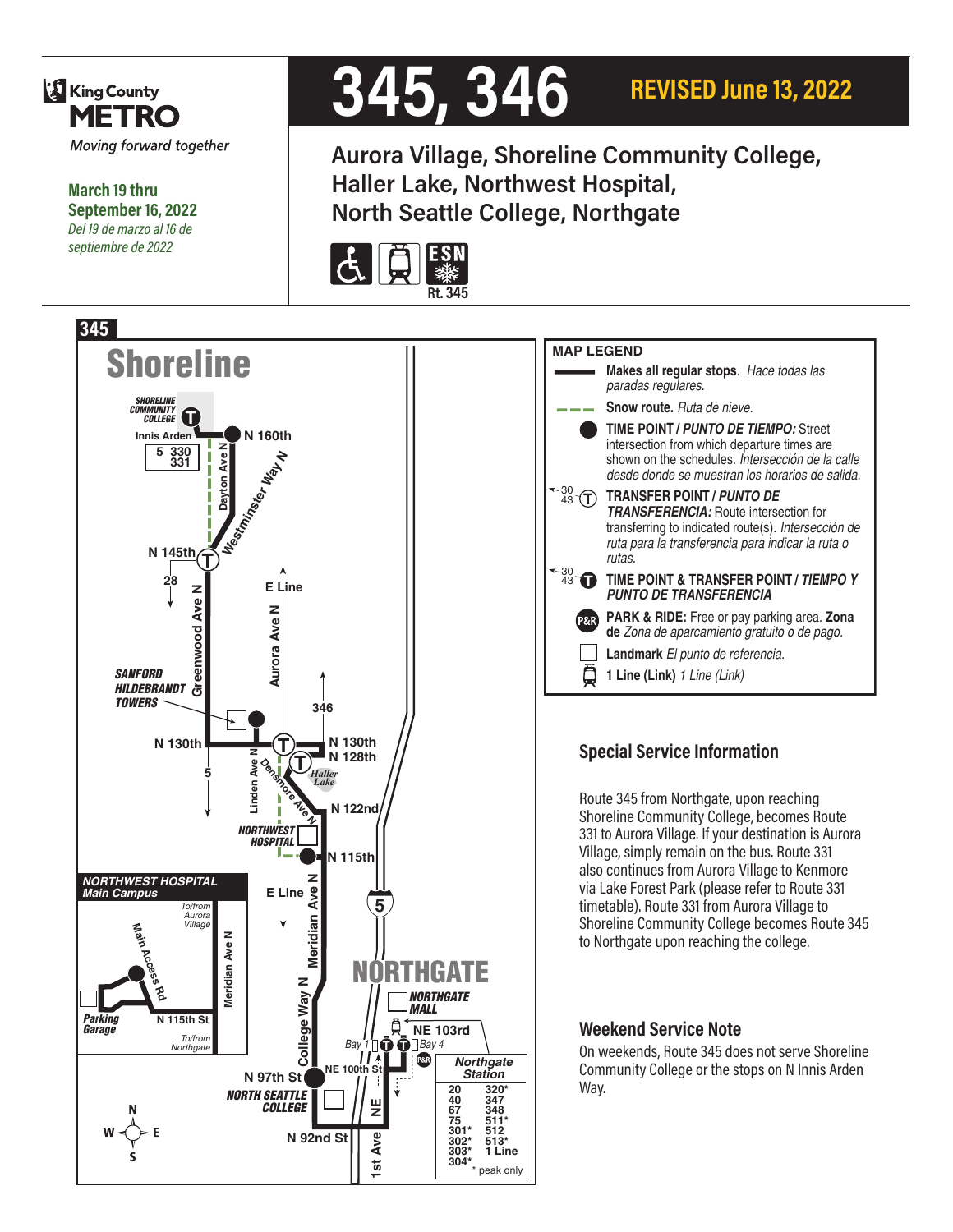# Route 345 Monday thru Friday to Northgate

*Servicio de lunes a viernes a Northgate*

| <b>Shoreline</b>                                    |                                                                           | <b>Bitter Lake</b>                      |                                  | <b>Northgate</b>                |                                      |  |
|-----------------------------------------------------|---------------------------------------------------------------------------|-----------------------------------------|----------------------------------|---------------------------------|--------------------------------------|--|
| Shoreline<br>Community<br>College                   | Greenwood<br>Ave N &<br>N 145th St                                        | Sanford<br>Hildebrandt<br><b>Towers</b> | Northwest<br>Hospital            | College<br>Way N &<br>N 97th St | Northgate<br><b>Station</b><br>Bay 1 |  |
| Stop #5493                                          | Stop #5550                                                                | Stop #43095                             | Stop #16914                      | Stop #17010                     | Stop #35317                          |  |
| 6:16<br>6:36<br>6:56<br>7:14                        | 6:21<br>6:41<br>7:01<br>7:19                                              | 6:26<br>6:46<br>7:07<br>7:25            | 6:35<br>$6:55$<br>$7:16$<br>7:34 | 6:40<br>7:00<br>7:22<br>7:40    | 6:46<br>7:06<br>7:28<br>7:46         |  |
| 7:34                                                | 7:39                                                                      | 7:45                                    | 7:54                             | 8:00                            | 8:06                                 |  |
| 7:54                                                | 7:59                                                                      | 8:05                                    | 8:14                             | 8:20                            | 8:26                                 |  |
| $\begin{array}{c} 8:13 \\ 8:33 \\ 8:53 \end{array}$ | 8:18<br>8:38<br>8:58                                                      | 8:24<br>8:44<br>9:04                    | 8:33<br>$8:53$<br>9:13           | 8:39<br>8:59<br>9:19            | 8:45<br>9:05<br>9:25                 |  |
| 9:21                                                | 9:26                                                                      | 9:33                                    | 9:42                             | 9:48                            | 9:54                                 |  |
| 9:51                                                | 9:56                                                                      | 10:03                                   | 10:12                            | 10:18                           | 10:24                                |  |
| 10:20                                               | 10:25                                                                     | 10:32                                   | 10:42                            | 10:48                           | 10:54                                |  |
| 10:48                                               | 10:55                                                                     | 11:02                                   | 11:12                            | 11:18                           | 11:24                                |  |
| 11:16                                               | 11:23                                                                     | 11:30                                   | 11:40                            | 11:46                           | 11:53                                |  |
| 11:43                                               | 11:50                                                                     | 11:57                                   | 12:07                            | 12:14                           | 12:21                                |  |
| 12:14                                               | 12:21                                                                     | 12:28                                   | 12:38                            | 12:44                           | 12:51                                |  |
| 12:46                                               | 12:51                                                                     | 12:58                                   | 1:08                             | 1:14                            | 1:21                                 |  |
| 1:15                                                | 1:20                                                                      | 1:27                                    | 1:37                             | 1:43                            | 1:50                                 |  |
| 1:45                                                | 1:50                                                                      | 1:57                                    | 2:07                             | 2:13                            | 2:20                                 |  |
| 2:13                                                | 2:18                                                                      | 2:25                                    | 2:36                             | 2:42                            | 2:49                                 |  |
| 2:40                                                | 2:47                                                                      | 2:54                                    | 3:05                             | 3:11                            | 3:18                                 |  |
| 3:00                                                | 3:07                                                                      | 3:14                                    | 3:25                             | 3:31                            | 3:38                                 |  |
| 3:20                                                | 3:27                                                                      | 3:34                                    | 3:45                             | 3:51                            | 3:58                                 |  |
| 3:42                                                | 3:47                                                                      | 3:53                                    | 4:04                             | 4:10                            | 4:17                                 |  |
| 4:02                                                | 4:07                                                                      | 4:13                                    | 4:24                             | 4:30                            | 4:37                                 |  |
| 4:21                                                | 4:26                                                                      | 4:33                                    | 4:44                             | 4:50                            | 4:57                                 |  |
| 4:42                                                | 4:47                                                                      | 4:53                                    | 5:04                             | 5:10                            | 5:17                                 |  |
| 5:03                                                | 5:08                                                                      | 5:14                                    | 5:25                             | 5:31                            | 5:37                                 |  |
| 5:27                                                | 5:32                                                                      | 5:38                                    | 5:48                             | 5:54                            | 6:00                                 |  |
| 5:47                                                | 5:52                                                                      | 5:58                                    | 6:08                             | 6:14                            | 6:20                                 |  |
| 6:08                                                | 6:12                                                                      | 6:17                                    | 6:27                             | 6:33                            | 6:39                                 |  |
| 6:35                                                | 6:39                                                                      | 6:44                                    | 6:54                             | 7:00                            | 7:06                                 |  |
| 7:05                                                | 7:09                                                                      | 7:14                                    | 7:23                             | 7:28                            | 7:34                                 |  |
| 7:38                                                | 7:42                                                                      | 7:47                                    | 7:56                             | 8:01                            | 8:07                                 |  |
| 8:08                                                | 8:12                                                                      | 8:17                                    | 8:26                             | 8:31                            | 8:37                                 |  |
| 8:38                                                | 8:42                                                                      | 8:47                                    | 8:56                             | 9:01                            | 9:07                                 |  |
| 9:08                                                | 9:12                                                                      | 9:17                                    | 9:26                             | 9:31                            | 9:37                                 |  |
| 9:38                                                | 9:42                                                                      | 9:47                                    | 9:56                             | 10:01                           | 10:07                                |  |
| 10:38                                               | 10:42                                                                     | 10:47                                   | 10:56                            | 11:01                           | 11:06                                |  |
|                                                     | 11:38<br>12:01<br>12:06<br>11:42<br>11:47<br>11:56<br><b>Bold PM time</b> |                                         |                                  |                                 |                                      |  |

#### Route 345 Monday thru Friday to Shoreline

*Servicio de lunes a viernes a Shoreline*

|                                                     | Northgate                                      |                                      |                                                        | <b>Bitter Lake</b>                               | <b>Shoreline</b>                                |                  |  |
|-----------------------------------------------------|------------------------------------------------|--------------------------------------|--------------------------------------------------------|--------------------------------------------------|-------------------------------------------------|------------------|--|
| Northgate<br><b>Station</b><br>Bay 4<br>Stop #35318 | College<br>Way N &<br>N 97th St<br>Stop #17710 | Northwest<br>Hospital<br>Stop #16914 | Sanford<br>Hildebrandt<br><b>Towers</b><br>Stop #43095 | Greenwood<br>Ave N &<br>N 145th St<br>Stop #6880 | Shoreline<br>Community<br>College<br>Stop #5493 | To Route         |  |
|                                                     |                                                |                                      |                                                        |                                                  |                                                 |                  |  |
| 6:13                                                | 6:17                                           | 6:23                                 | 6:33                                                   | 6:38                                             | 6:42                                            | 331              |  |
| 6:33                                                | 6:37                                           | 6:43                                 | 6:53                                                   | 6:58                                             | 7:02                                            | 331              |  |
| 6:53                                                | 6:57                                           | 7:03                                 | 7:13                                                   | 7:18                                             | 7:22                                            | 331              |  |
| 7:13                                                | 7:17                                           | 7:23                                 | 7:33                                                   | 7:38                                             | 7:42                                            | 331              |  |
| 7:33                                                | 7:38                                           | 7:44                                 | 7:54                                                   | 7:59                                             | 8:03                                            | 331              |  |
| 7:54                                                | 7:59                                           | 8:05                                 | 8:15                                                   | 8:20                                             | 8:24                                            | 331              |  |
| 8:14                                                | 8:19                                           | 8:25                                 | 8:35                                                   | 8:40                                             | 8:44                                            | 331              |  |
| 8:34                                                | 8:39                                           | 8:45                                 | 8:55                                                   | 9:00                                             | 9:04                                            | 331              |  |
| 8:55                                                | 9:00                                           | 9:06                                 | 9:16                                                   | 9:21                                             | 9:25                                            | 331              |  |
| 9:15                                                | 9:20                                           | 9:26                                 | 9:36                                                   | 9:41                                             | 9:45                                            | 331              |  |
| 9:43                                                | 9:48                                           | 9:54                                 | 10:04                                                  | 10:09                                            | 10:13                                           | 331              |  |
| 10:10                                               | 10:15                                          | 10:21                                | 10:31                                                  | 10:36                                            | 10:40                                           | 331              |  |
| 10:34                                               | 10:39                                          | 10:45                                | 10:56                                                  | 11:01                                            | 11:05                                           | 331              |  |
| 11:04                                               | 11:09                                          | 11:15                                | 11:26                                                  | 11:31                                            | 11:35                                           | 331              |  |
| 11:34                                               | 11:39                                          | 11:45                                | 11:56                                                  | 12:01                                            | 12:05                                           | 331              |  |
| 12:04                                               | 12:09                                          | 12:16                                | 12:27                                                  | 12:32                                            | 12:36                                           | 331              |  |
| 12:35                                               | 12:40                                          | 12:47                                | 12:58                                                  | 1:04                                             | 1:08                                            | 331              |  |
| 1:05                                                | 1:10                                           | 1:17                                 | 1:28                                                   | 1:34                                             | 1:38                                            | 331              |  |
| 1:35                                                | 1:40                                           | 1:47                                 | 1:58                                                   | 2:04                                             | 2:08                                            | 331              |  |
| 2:06                                                | 2:11                                           | 2:19                                 | 2:31                                                   | 2:37                                             | 2:41                                            | 331              |  |
| 2:37                                                | 2:42                                           | 2:50                                 | 3:02                                                   | 3:08                                             | 3:12                                            | 331              |  |
| 3:07                                                | 3:12                                           | 3:20                                 | 3:32                                                   | 3:38                                             | 3:42                                            | 331              |  |
| 3:37                                                | 3:42                                           | 3:50                                 | 4:02                                                   | 4:08                                             | 4:12                                            | 331              |  |
| 3:58                                                | 4:03                                           | 4:10                                 | 4:22                                                   | 4:28                                             | 4:32                                            | 331              |  |
| 4:18                                                | 4:23                                           | 4:30                                 | 4:42                                                   | 4:48                                             | 4:52                                            | 331              |  |
| 4:37                                                | 4:42                                           | 4:49                                 | 5:01                                                   | 5:07                                             | 5:11                                            | 331              |  |
| 4:56                                                | 5:01                                           | 5:08                                 | 5:20                                                   | 5:26                                             | 5:30                                            | $33\overline{1}$ |  |
| 5:16                                                | 5:21                                           | 5:28                                 | 5:40                                                   | 5:46                                             | 5:50                                            | 331              |  |
| 5:36                                                | 5:41                                           | 5:48                                 | 6:00                                                   | 6:06                                             | 6:10                                            | 331              |  |
| 5:55                                                | 6:00                                           | 6:07                                 | 6:18                                                   | 6:24                                             | 6:28                                            | 331              |  |
| 6:16                                                | 6:21                                           | 6:28                                 | 6:39                                                   | 6:45                                             | 6:49                                            | 331              |  |
| 6:40                                                | 6:45                                           | 6:52                                 | 7:03                                                   | 7:09                                             | 7:13                                            | <b>NB</b>        |  |
| 7:06                                                | 7:11                                           | 7:18                                 | 7:28                                                   | 7:34                                             | 7:38                                            | N <sub>B</sub>   |  |
| 7:36                                                | 7:41                                           | 7:48                                 | 7:58                                                   | 8:04                                             | 8:08                                            | 345              |  |
| 8:07                                                | 8:12                                           | 8:19                                 | 8:28                                                   | 8:34                                             | 8:38                                            | 345              |  |
| 8:37                                                | 8:42                                           | 8:49                                 | 8:58                                                   | 9:04                                             | 9:08                                            | 345              |  |
| 9:08                                                | 9:13                                           | 9:20                                 | 9:29                                                   | 9:34                                             | 9:38                                            | 345              |  |
| 9:38                                                | 9:43                                           | 9:50                                 | 9:59                                                   | 10:04                                            | 10:08                                           |                  |  |
| 10:33                                               | 10:38                                          | 10:44                                | 10:53                                                  | 10:58                                            | 11:01b                                          |                  |  |
| 11:33                                               | 11:38                                          | 11:44                                | 11:53                                                  | 11:57                                            | 12:00b                                          | <b>NB</b>        |  |
| <b>Bold PM time</b>                                 |                                                |                                      |                                                        |                                                  |                                                 |                  |  |

**b** Serves Greenwood Ave N & N Innis Arden Way at this time.<br>**NB** Returns to North Base Garage. Returns to North Base Garage.

#### **Snow/ Emergency Service**  *Servicio en caso de nieve o emergencia*

During most snow conditions, this bus will follow the special snow routing shown on the map. If Metro declares an emergency, it will operate on an **Emergency Snow Network** plan. Visit kingcounty.gov/metro/snow to register for **Transit Alerts** and to learn more.

*En la mayoría de las condiciones de nieve, este autobús seguirá la ruta especial en caso de nieve como se indica en el mapa. Si Metro declara una emergencia, operará de acuerdo con un plan de Red de emergencia en caso de nieve. Visite kingcounty.gov/metro/snow para registrarse y recibir las alertas de transporte público y obtener más información.*

# **Holiday Information** *Información sobre días festivos*

This route will operate its Sunday schedule on the following holidays. *Esta ruta operará según su horario de domingo en los siguientes días festivos.*

| <b>Memorial Day</b>     | May 30          |
|-------------------------|-----------------|
| Día de los Caídos       | 30 de mayo      |
| Independence Day        | July 4          |
| Día de la independencia | 4 de julio      |
| Labor Day               | September 5     |
| Día del Trabajo         | 5 de septiembre |

![](_page_1_Picture_14.jpeg)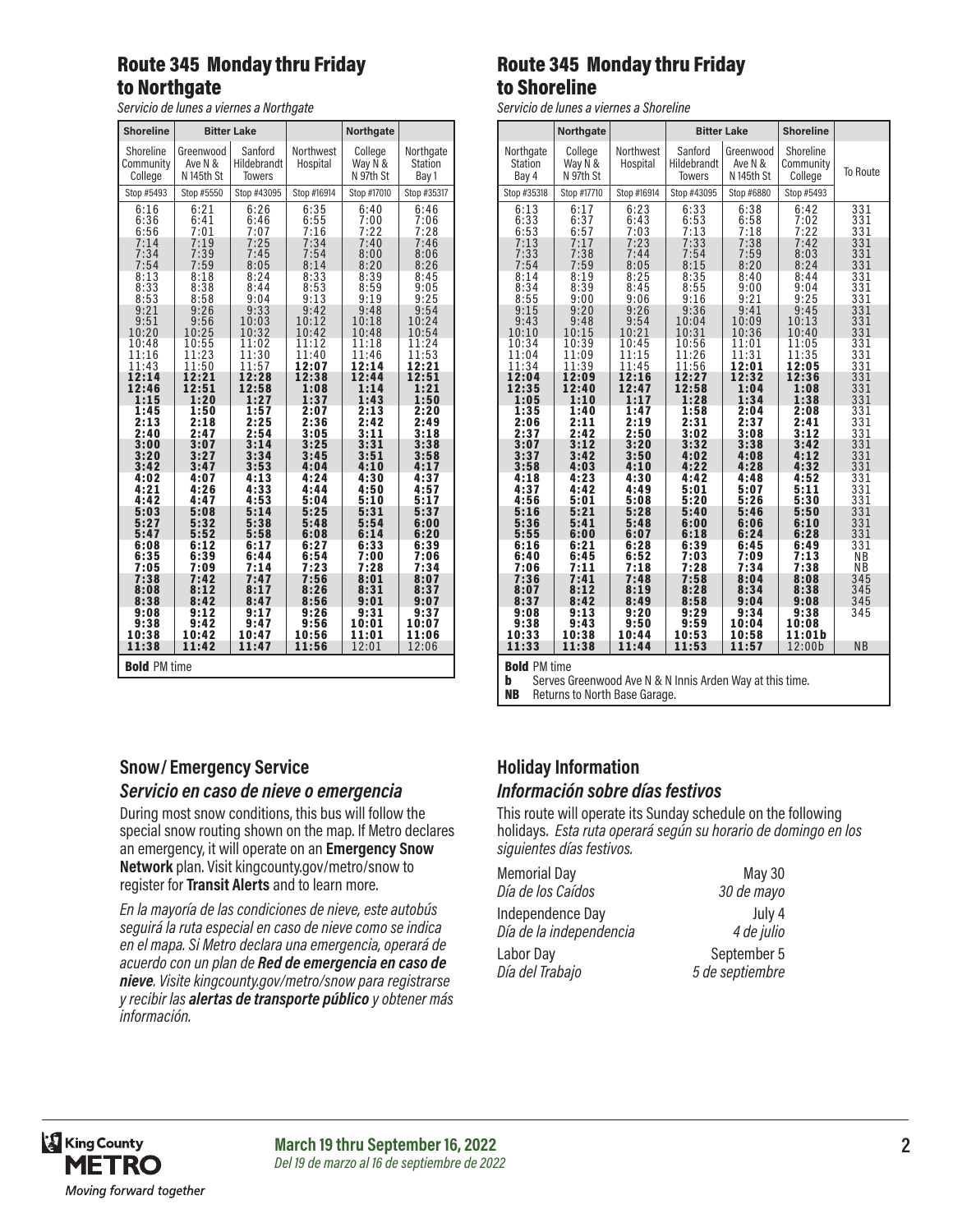## Route 345 Saturday to Northgate

*Servicio de al sábado a Northgate*

| <b>Shoreline</b>    |                                                  | <b>Bitter Lake</b> |                | <b>Northgate</b> |                |  |
|---------------------|--------------------------------------------------|--------------------|----------------|------------------|----------------|--|
|                     |                                                  |                    |                |                  |                |  |
| Dayton              | Greenwood                                        | Sanford            | Northwest      | College          | Northgate      |  |
| Ave N &             | Ave N &                                          | Hildebrandt        | Hospital       | Way N &          | Station        |  |
| N 160th St          | N 145th St                                       | <b>Towers</b>      |                | N 97th St        | Bay 1          |  |
| Stop #75110         | Stop #5550                                       | Stop #43095        | Stop #16914    | Stop #17010      | Stop #35317    |  |
| 7:28                | 7:31                                             | 7:36               | 7:47           | 7:51             | 7:57           |  |
| 8:28                | 8:31                                             | 8:36               | 8:47<br>9:19   | 8:51             | 8:57<br>9:29   |  |
| 9:00<br>9:30        | 9:03<br>9:33                                     | 9:08<br>9:38       | 9:49           | 9:23<br>9:53     | 9:59           |  |
| 9:59                | 10:02                                            | 10:07              | 10:18          | 10:22            | 10:28          |  |
| 10:29               | 10:32                                            | 10:37              | 10:48          | 10:52            | 10:58          |  |
| 10:58               | 11:01                                            | 11:06              | 11:17          | 11:21            | 11:28          |  |
| 11:28<br>11:57      | 11:31<br>12:00                                   | 11:36<br>12:05     | 11:47<br>12:16 | 11:51<br>12:21   | 11:58<br>12:28 |  |
| 12:28               | 12:31                                            | 12:37              | 12:47          | 12:51            | 12:58          |  |
| 12:58               | 1:01                                             | 1:07               | 1:17           | 1:21             | 1:28           |  |
| 1:28                | 1:31                                             | 1:37               | 1:47           | 1:51             | 1:58           |  |
| 1:58<br>2:28        | 2:01<br>2:31                                     | 2:07<br>2:37       | 2:17<br>2:47   | 2:21<br>2:51     | 2:28<br>2:58   |  |
| 2:56                | 2:59                                             | 3:05               | 3:15           | 3:21             | 3:28           |  |
| 3:26                | 3:29                                             | 3:36               | 3:46           | 3:52             | 3:59           |  |
| 3:58                | 4:01                                             | 4:07               | 4:17           | 4:22             | 4:29           |  |
| 4:28<br>4:57        | 4:31<br>5:00                                     | 4:36<br>5:06       | 4:47<br>5:17   | 4:52<br>5:22     | 4:59<br>5:29   |  |
| 5:28                | 5:31                                             | 5:36               | 5:47           | 5:52             | 5:59           |  |
| 5:59                | 6:02                                             | 6:07               | 6:18           | 6:22             | 6:29           |  |
| 6:28                | 6:31                                             | 6:37               | 6:48           | 6:52             | 6:59           |  |
| 7:28<br>8:25b       | 7:31<br>8:30                                     | 7:36<br>8:35       | 7:46<br>8:45   | 7:50<br>8:49     | 7:56<br>8:55   |  |
| 9:25b               | 9:30                                             | 9:35               | 9:45           | 9:49             | 9:55           |  |
| 10:25b              | 10:30                                            | 10:35              | 10:45          | 10:49            | 10:55          |  |
| 11:30b              | 11:35                                            | 11:40              | 11:50          | 11:54            | 12:00          |  |
| <b>Bold PM time</b> |                                                  |                    |                |                  |                |  |
| b                   | Serves Shoreline Community College at this time. |                    |                |                  |                |  |

#### Route 345 Sunday to Northgate

*Servicio de domingo a Northgate*

| <b>Shoreline</b>                                                             |                                    | <b>Bitter Lake</b>                      |                       | <b>Northgate</b>                |                               |
|------------------------------------------------------------------------------|------------------------------------|-----------------------------------------|-----------------------|---------------------------------|-------------------------------|
| Dayton<br>Ave N &<br>N 160th St                                              | Greenwood<br>Ave N &<br>N 145th St | Sanford<br>Hildebrandt<br><b>Towers</b> | Northwest<br>Hospital | College<br>Way N &<br>N 97th St | Northgate<br>Station<br>Bay 1 |
| Stop #75110                                                                  | Stop #5550                         | Stop #43095                             | Stop #16914           | Stop #17010                     | Stop #35317                   |
| 7:28                                                                         | 7:30                               | 7:36                                    | 7:46                  | 7:50                            | 7:55                          |
| 8:28                                                                         | 8:30                               | 8:36                                    | 8:46                  | 8:50                            | 8:55                          |
| 9:02                                                                         | 9:04                               | 9:10                                    | 9:20                  | 9:24                            | 9:29                          |
| 9:32                                                                         | 9:34                               | 9:40                                    | 9:50                  | 9:54                            | 9:59                          |
| 10:02                                                                        | 10:04                              | 10:10                                   | 10:20                 | 10:24                           | 10:29                         |
| 10:33                                                                        | 10:35                              | 10:41                                   | 10:51                 | 10:55                           | 11:00                         |
| 11:03                                                                        | 11:05                              | 11:11                                   | 11:22                 | 11:26                           | 11:31                         |
| 11:32                                                                        | 11:34                              | 11:40                                   | 11:50                 | 11:54                           | 11:59                         |
| 12:01                                                                        | 12:03                              | 12:09                                   | 12:19                 | 12:24                           | 12:29                         |
| 12:31                                                                        | 12:33                              | 12:39                                   | 12:49                 | 12:54                           | 12:59                         |
| 12:58                                                                        | 1:00                               | 1:07                                    | 1:18                  | 1:23                            | 1:28                          |
| 1:27                                                                         | 1:29                               | 1:36                                    | 1:47                  | 1:52                            | 1:57                          |
| 2:00                                                                         | 2:02                               | 2:08                                    | 2:18                  | 2:22                            | 2:27                          |
| 2:30                                                                         | 2:32                               | 2:38                                    | 2:48                  | 2:52                            | 2:57                          |
| 3:00                                                                         | 3:02                               | 3:09                                    | 3:19                  | 3:23                            | 3:28                          |
| 3:30                                                                         | 3:32                               | 3:39                                    | 3:49                  | 3:53                            | 3:58                          |
| 4:01                                                                         | 4:03                               | 4:09                                    | 4:20                  | 4:24                            | 4:29                          |
| 4:31                                                                         | 4:33                               | 4:39                                    | 4:50                  | 4:54                            | 4:59                          |
| 5:04                                                                         | 5:06                               | 5:11                                    | 5:21                  | 5:25                            | 5:30                          |
| 5:34                                                                         | 5:36                               | 5:41                                    | 5:51                  | 5:55                            | 6:00                          |
| 6:02                                                                         | 6:04                               | 6:10                                    | 6:20                  | 6:24                            | 6:29                          |
| 6:32                                                                         | 6:34                               | 6:40                                    | 6:50                  | 6:54                            | 6:59                          |
| 7:29                                                                         | 7:31                               | 7:36                                    | 7:45                  | 7:49                            | 7:54                          |
| 8:25b                                                                        | 8:29                               | 8:33                                    | 8:44                  | 8:48                            | 8:53                          |
| 9:25b                                                                        | 9:29                               | 9:33                                    | 9:44                  | 9:48                            | 9:53                          |
| 10:25b                                                                       | 10:29                              | 10:33                                   | 10:44                 | 10:48                           | 10:53                         |
| 11:30b                                                                       | 11:34                              | 11:38                                   | 11:49                 | 11:53                           | 11:58                         |
| <b>Bold PM time</b><br>Serves Shoreline Community College at this time.<br>b |                                    |                                         |                       |                                 |                               |

# Route 345 Saturday to Shoreline

*Servicio de al sábado a Shoreline*

|                                      | Northgate                       |                       |                                         | <b>Bitter Lake</b>                 | <b>Shoreline</b>                           |                 |
|--------------------------------------|---------------------------------|-----------------------|-----------------------------------------|------------------------------------|--------------------------------------------|-----------------|
| Northgate<br><b>Station</b><br>Bay 4 | College<br>Way N &<br>N 97th St | Northwest<br>Hospital | Sanford<br>Hildebrandt<br><b>Towers</b> | Greenwood<br>Ave N &<br>N 145th St | Dayton<br>Ave N &<br>N <sub>160th</sub> St | <b>To Route</b> |
| Stop #35318                          | Stop #17710                     | Stop #16914           | Stop #43095                             | Stop #6880                         | Stop #75460                                |                 |
| 6:32                                 | 6:36                            | 6:42                  | 6:52                                    | 6:57                               | 7:00                                       | 331             |
| 7:32                                 | 7:36                            | 7:42                  | 7:52                                    | 7:57                               | 8:00                                       | 331             |
| 8:32                                 | 8:36                            | 8:42                  | 8:52                                    | 8:57                               | 9:00                                       | 331             |
| 9:26                                 | 9:30                            | 9:36                  | 9:46                                    | 9:51                               | 9:54                                       | 331             |
| 10:06                                | 10:10                           | 10:16                 | 10:27                                   | 10:32                              | 10:35                                      | 331             |
| 10:37                                | 10:42                           | 10:48                 | 10:59                                   | 11:04                              | 11:07                                      | 331             |
| 11:08                                | 11:13                           | 11:19                 | 11:29                                   | 11:34                              | 11:37                                      | 331             |
| 11:37                                | 11:42                           | 11:48                 | 11:58                                   | 12:03                              | 12:06                                      | 331             |
| 12:09                                | 12:14                           | 12:20                 | 12:30                                   | 12:35                              | 12:38                                      | 331             |
| 12:39                                | 12:44                           | 12:50                 | 1:00                                    | 1:05                               | 1:08                                       | 331             |
| 1:09                                 | 1:14                            | 1:20                  | 1:30                                    | 1:35                               | 1:38                                       | 331             |
| 1:41                                 | 1:46                            | 1:52                  | 2:02                                    | 2:07                               | 2:10                                       | 331             |
| 2:11                                 | 2:16                            | 2:22                  | 2:32                                    | 2:37                               | 2:40                                       | 331             |
| 2:41                                 | 2:46                            | 2:51                  | 3:02                                    | 3:07                               | 3:10                                       | 331             |
| 3:11                                 | 3:16                            | 3:21                  | 3:32                                    | 3:37                               | 3:40                                       | 331             |
| 3:42                                 | 3:47                            | 3:52                  | 4:03                                    | 4:08                               | 4:11                                       | 331             |
| 4:12                                 | 4:17                            | 4:22                  | 4:33                                    | 4:38                               | 4:41                                       | 331             |
| 4:42                                 | 4:47                            | 4:52                  | 5:02                                    | 5:07                               | 5:10                                       | 331             |
| 5:12                                 | 5:17                            | 5:22                  | 5:32                                    | 5:37                               | 5:40                                       | 331             |
| 5:42                                 | 5:47                            | 5:52                  | 6:02                                    | 6:07                               | 6:10                                       | 331             |
| 6:12                                 | 6:17                            | 6:22                  | 6:33                                    | 6:38                               | 6:41                                       | 331             |
| 6:42                                 | 6:47                            | 6:52                  | 7:03                                    | 7:08                               | 7:11                                       | 331             |
| 7:12                                 | 7:17                            | 7:22                  | 7:33                                    | 7:38                               | 7:42b                                      |                 |
| 8:08                                 | 8:13                            | 8:18                  | 8:29                                    | 8:34                               | 8:38b                                      |                 |
| 9:04                                 | 9:09                            | 9:14                  | 9:25                                    | 9:30                               | 9:34b                                      | ΝB              |
| 10:04                                | 10:09                           | 10:14                 | 10:23                                   | 10:28                              | 10:32c                                     |                 |
| 11:05                                | 11:10                           | 11:15                 | 11:24                                   | 11:29                              | 11:33c                                     |                 |
| $B = Id \nightharpoonup M + \cdots$  |                                 |                       |                                         |                                    |                                            |                 |

**Bold** PM time<br>**b** Serves S

**b** Serves Shoreline Community College at this time.

**c** Serves Greenwood Ave N & N Innis Arden Way at this time.

**NB** Returns to North Base Garage.

#### Route 345 Sunday to Shoreline

*Servicio de domingo a Shoreline*

|                                      | Northgate                       |                       |                                         | <b>Bitter Lake</b>                 | <b>Shoreline</b>                |                 |
|--------------------------------------|---------------------------------|-----------------------|-----------------------------------------|------------------------------------|---------------------------------|-----------------|
| Northgate<br><b>Station</b><br>Bay 4 | College<br>Way N &<br>N 97th St | Northwest<br>Hospital | Sanford<br>Hildebrandt<br><b>Towers</b> | Greenwood<br>Ave N &<br>N 145th St | Dayton<br>Ave N &<br>N 160th St | <b>To Route</b> |
| Stop #35318                          | Stop #17710                     | Stop #16914           | Stop #43095                             | Stop #6880                         | Stop #75460                     |                 |
| 6:32                                 | 6:36                            | 6:41                  | 6:50                                    | 6:54                               | 6:57                            | 331             |
| 7:32                                 | 7:36                            | 7:41                  | 7:50                                    | 7:54                               | 7:57                            | 331             |
| 8:32                                 | 8:36                            | 8:41                  | 8:50                                    | 8:54                               | 8:57                            | 331             |
| 9:26                                 | 9:30                            | 9:35                  | 9:45                                    | 9:50                               | 9:53                            | 331             |
| 10:04                                | 10:08                           | 10:13                 | 10:23                                   | 10:28                              | 10:31                           | 331             |
| 10:34                                | 10:38                           | 10:43                 | 10:53                                   | 10:58                              | 11:01                           | 331             |
| 11:06                                | 11:10                           | 11:15                 | 11:25                                   | 11:30                              | 11:33                           | 331             |
| 11:37                                | 11:41                           | 11:46                 | 11:56                                   | 12:01                              | 12:04                           | 331             |
| 12:08                                | 12:12                           | 12:17                 | 12:27                                   | 12:33                              | 12:36                           | 331             |
| 12:38                                | 12:42                           | 12:47                 | 12:57                                   | 1:03                               | 1:06                            | 331             |
| 1:08                                 | 1:12                            | 1:17                  | 1:28                                    | 1:34                               | 1:37                            | 331             |
| 1:38                                 | 1:42                            | 1:47                  | 1:59                                    | 2:05                               | 2:08                            | 331             |
| 2:09                                 | 2:13                            | 2:18                  | 2:30                                    | 2:36                               | 2:39                            | 331             |
| 2:39                                 | 2:43                            | 2:48                  | 2:59                                    | 3:04                               | 3:07                            | 331             |
| 3:09                                 | 3:13                            | 3:18                  | 3:29                                    | 3:34                               | 3:37                            | 331             |
| 3:39                                 | 3:43                            | 3:48                  | 3:59                                    | 4:04                               | 4:07                            | 331             |
| 4:09                                 | 4:13                            | 4:18                  | 4:28                                    | 4:33                               | 4:36                            | 331             |
| 4:39                                 | 4:43                            | 4:48                  | 4:58                                    | 5:03                               | 5:06                            | 331             |
| 5:10                                 | 5:14                            | 5:19                  | 5:29                                    | 5:34                               | 5:37                            | 331             |
| 5:40                                 | 5:44                            | 5:49                  | 5:59                                    | 6:04                               | 6:07                            | 331             |
| 6:10                                 | 6:14                            | 6:19                  | 6:28                                    | 6:33                               | 6:36                            | 331             |
| 6:40                                 | 6:44                            | 6:49                  | 6:58                                    | 7:03                               | 7:06                            | 331             |
| 7:09                                 | 7:13                            | 7:18                  | 7:28                                    | 7:33                               | 7:38b                           |                 |
| 8:07                                 | 8:11                            | 8:16                  | 8:26                                    | 8:31                               | 8:36b                           |                 |
| 9:05                                 | 9:09                            | 9:14                  | 9:24                                    | 9:29                               | 9:34b                           | <b>NB</b>       |
| 10:05                                | 10:09                           | 10:14                 | 10:24                                   | 10:29                              | 10:34c                          |                 |
| 11:05                                | 11:09                           | 11:14                 | 11:24                                   | 11:29                              | 11:34c                          |                 |

**Bold PM time**<br>**b** Serves S

**b** Serves Shoreline Community College at this time.<br>**c** Serves Greenwood Ave N & N Innis Arden Way at t

Serves Greenwood Ave N & N Innis Arden Way at this time.

**NB** Returns to North Base Garage.

![](_page_2_Picture_20.jpeg)

#### **March 19 thru September 16, 2022 3** *Del 19 de marzo al 16 de septiembre de 2022*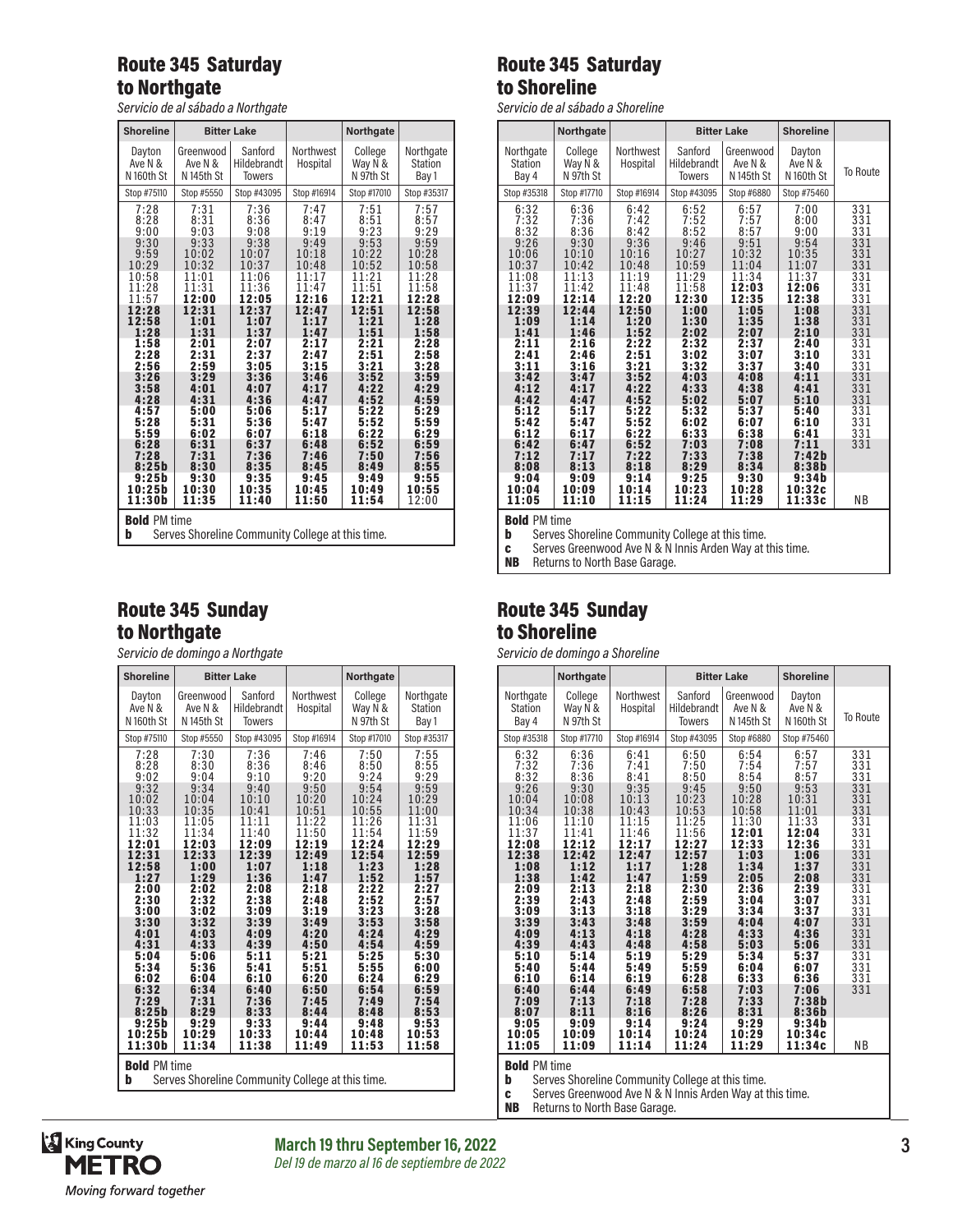![](_page_3_Figure_0.jpeg)

## **Snow/ Emergency Service**

#### *Servicio en caso de nieve o emergencia*

During most snow conditions, this bus will follow the special snow routing shown on the map. If Metro declares an emergency, it will operate on an **Emergency Snow Network** plan. Visit kingcounty.gov/metro/snow to register for **Transit Alerts** and to learn more.

*En la mayoría de las condiciones de nieve, este autobús seguirá la ruta especial en caso de nieve como se indica en el mapa. Si Metro declara una emergencia, operará de acuerdo con un plan de Red de emergencia en caso de nieve. Visite kingcounty.gov/metro/snow para registrarse y recibir las alertas de transporte público y obtener más información.*

#### **Holiday Information** *Información sobre días festivos*

This route will operate its Sunday schedule on the following holidays. *Esta ruta operará según su horario de domingo en los siguientes días festivos.*

| <b>Memorial Day</b>     | <b>May 30</b>   |
|-------------------------|-----------------|
| Día de los Caídos       | 30 de mayo      |
| Independence Day        | July 4          |
| Día de la independencia | 4 de julio      |
| Labor Day               | September 5     |
| Día del Trabajo         | 5 de septiembre |

![](_page_3_Picture_8.jpeg)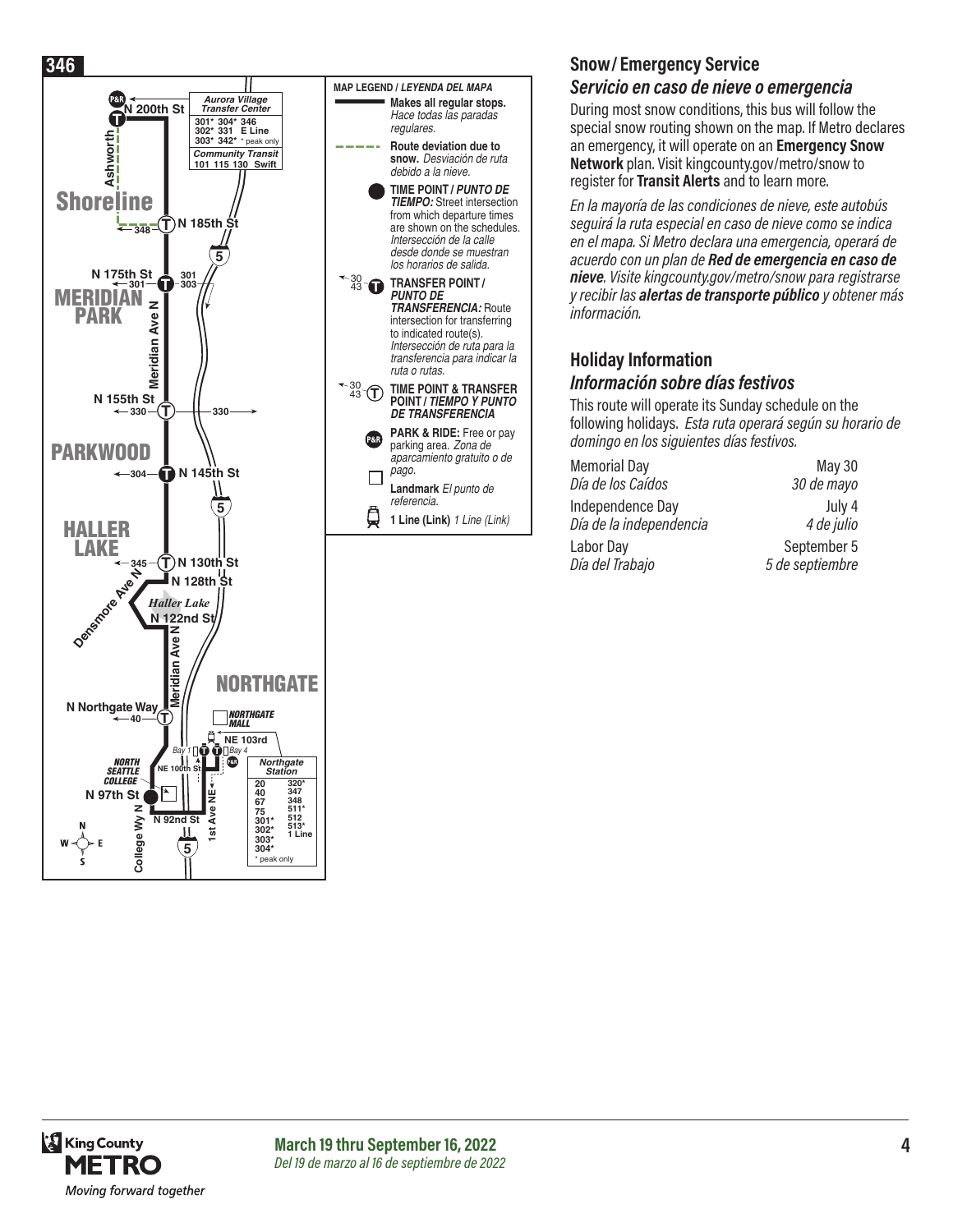# Route 346 Monday thru Friday to Northgate

*Servicio de lunes a viernes a Northgate*

|                                                                   | <b>Meridian</b><br>Park              | <b>Haller Lake Northgate</b>         |                                      |                                      |                          |  |
|-------------------------------------------------------------------|--------------------------------------|--------------------------------------|--------------------------------------|--------------------------------------|--------------------------|--|
| Aurora                                                            | Meridian                             | Meridian                             | College                              | Northgate                            | <b>To Route</b>          |  |
| Village TC                                                        | Ave N &                              | Ave N &                              | Way N &                              | Station                              |                          |  |
| Bay 1                                                             | N 175th St                           | N 145th St                           | N 97th St                            | Bay 1                                |                          |  |
| Stop #16101                                                       | Stop #16240                          | Stop #16800                          | Stop #17010                          | Stop #35317                          |                          |  |
| 5:17<br>5:49<br>6:09<br>6:29<br>6:49                              | 5:23<br>5:55<br>6:15<br>6:35<br>6:55 | 5:28<br>6:00<br>6:20<br>6:40<br>7:00 | 5:38<br>6:11<br>6:31<br>6:51<br>7:11 | 5:43<br>6:16<br>6:36<br>6:56<br>7:16 | 347<br>347<br>347<br>347 |  |
| 7:07                                                              | 7:14                                 | 7:19                                 | 7:31                                 | 7:36                                 | 347                      |  |
| 7:26                                                              | 7:33                                 | 7:38                                 | 7:51                                 | 7:56                                 | 347                      |  |
| 7:46                                                              | 7:53                                 | 7:58                                 | 8:11                                 | 8:16                                 | 347                      |  |
| 8:06                                                              | 8:13                                 | 8:18                                 | 8:31                                 | 8:36                                 | 347                      |  |
| 8:26                                                              | 8:33                                 | 8:39                                 | 8:50                                 | 8:55                                 | 347                      |  |
| 8:47                                                              | 8:53                                 | 8:59                                 | 9:10                                 | 9:15                                 | 347                      |  |
| 9:11                                                              | 9:17                                 | 9:23                                 | 9:34                                 | 9:39                                 | 347                      |  |
| 9:42                                                              | 9:48                                 | 9:53                                 | 10:04                                | 10:09                                | 347                      |  |
| 10:12                                                             | 10:18                                | 10:23                                | 10:34                                | 10:39                                | 347                      |  |
| 10:42                                                             | 10:48                                | 10:53                                | 11:04                                | 11:09                                | 347                      |  |
| 11:11                                                             | 11:17                                | 11:22                                | 11:33                                | 11:38                                | 347                      |  |
| 11:40                                                             | 11:46                                | 11:51                                | 12:02                                | 12:07                                | 347                      |  |
| 12:10                                                             | 12:16                                | 12:21                                | 12:32                                | 12:37                                | 347                      |  |
| 12:38                                                             | 12:44                                | 12:49                                | 1:00                                 | 1:05                                 | 347                      |  |
| 1:09                                                              | 1:15                                 | 1:20                                 | 1:31                                 | 1:36                                 | 347                      |  |
| 1:38                                                              | 1:44                                 | 1:49                                 | 2:00                                 | 2:05                                 | 347                      |  |
| 2:09                                                              | 2:15                                 | 2:20                                 | 2:31                                 | 2:36                                 | 347                      |  |
| 2:38                                                              | 2:44                                 | 2:49                                 | 3:00                                 | 3:05                                 | 347                      |  |
| 3:01<br>3:21                                                      | 3:07<br>3:27                         | 3:12<br>3:32<br>3:47                 | 3:23<br>3:43<br>3:58                 | 3:28<br>3:48<br>4:05                 | 347<br>347               |  |
| 3:40                                                              | 3:46                                 | 3:51                                 | 4:02                                 | 4:07                                 | 347                      |  |
| 3:59                                                              | 4:05                                 | 4:10                                 | 4:22                                 | 4:27                                 | 347                      |  |
| 4:20                                                              | 4:26                                 | 4:31                                 | 4:42                                 | 4:47                                 | 347                      |  |
| 4:40                                                              | 4:46                                 | 4:51                                 | 5:02                                 | 5:07                                 | 347                      |  |
| 5:00                                                              | 5:06                                 | 5:11                                 | 5:22                                 | 5:27                                 | 347                      |  |
| 5:20                                                              | 5:26                                 | 5:31                                 | 5:42                                 | 5:47                                 | 347                      |  |
| 5:47                                                              | 5:53                                 | 5:58                                 | 6:09                                 | 6:14                                 | 347                      |  |
| 6:03                                                              | 6:09                                 | 6:14                                 | 6:25                                 | 6:30                                 | N <sub>B</sub>           |  |
| 6:20                                                              | 6:26                                 | 6:31                                 | 6:42                                 | 6:47                                 | 347                      |  |
| 6:52                                                              | 6:58                                 | 7:02                                 | 7:13                                 | 7:18                                 | 347                      |  |
| 7:24                                                              | 7:30                                 | 7:34                                 | 7:44                                 | 7:49                                 | 347                      |  |
| 7:54<br>8:25<br>8:58                                              | 8:00<br>8:31<br>9:04                 | 8:04<br>8:35<br>9:08                 | 8:14<br>8:45<br>9:18                 | 8:19<br>8:50<br>9:23                 | 347<br>347               |  |
| 9:27<br>10:11<br>11:11                                            | 9:33<br>10:17<br>11:17               | 9:37<br>10:21<br>11:21               | 9:47<br>10:31<br>11:31               | 9:52<br>10:35<br>11:35               | 347<br>347               |  |
| <b>Bold PM time</b><br><b>NB</b><br>Returns to North Base Garage. |                                      |                                      |                                      |                                      |                          |  |

# Route 346 Monday thru Friday to Aurora Village

*Servicio de lunes a viernes a Aurora Village*

|                         |                      |                                  | <b>Meridian</b>       |                     |  |  |  |  |
|-------------------------|----------------------|----------------------------------|-----------------------|---------------------|--|--|--|--|
|                         |                      | <b>Northgate Haller Lake</b>     | Park                  |                     |  |  |  |  |
| Northgate               | College              | Meridian                         | Meridian              | Aurora              |  |  |  |  |
| <b>Station</b><br>Bay 4 | Way N &<br>N 97th St | Ave N &<br>N <sub>145th</sub> St | Ave N &<br>N 175th St | Village TC<br>Bay 1 |  |  |  |  |
| Stop #35318             | Stop #17710          | Stop #16570                      | Stop #16680           | Stop #16101         |  |  |  |  |
| 5:58                    | 6:02                 | 6:11                             | 6:17                  | 6:22                |  |  |  |  |
| 6:23                    | 6:27                 | 6:36                             | 6:42                  | 6:47                |  |  |  |  |
| 6:43                    | 6:47                 | 6:56                             | 7:02                  | 7:07                |  |  |  |  |
| 7:03<br>7:23            | 7:07<br>7:28         | $7:16$<br>$7:38$<br>$7:59$       | 7:22<br>7:44          | 7:28<br>7:50        |  |  |  |  |
| 7:44                    | 7:49                 |                                  | 8:05                  | 8:11                |  |  |  |  |
| 8:04<br>8:24            | 8:10<br>8:30         | 8:20<br>8:40                     | 8:26<br>8:46          | 8:32<br>8:52        |  |  |  |  |
| 8:45                    | 8:51                 | 9:01                             | 9:07                  | $9:1\bar{3}$        |  |  |  |  |
| 9:05                    | 9:11                 | 9:21                             | 9:27                  | 9:33                |  |  |  |  |
| 9:27<br>9:55            | 9:33<br>10:01        | 9:43<br>10:11                    | 9:49<br>10:17         | 9:55<br>10:23       |  |  |  |  |
| 10:19                   | 10:25                | 10:35                            | 10:41                 | 10:47               |  |  |  |  |
| 10:49<br>11:19          | 10:55<br>11:25       | 11:05<br>11:35                   | 11:11<br>11:41        | 11:17<br>11:47      |  |  |  |  |
| 11:49                   | 11:55                | 12:05                            | 12:11                 | 12:17               |  |  |  |  |
| 12:19                   | 12:25                | 12:35                            | 12:41                 | 12:47               |  |  |  |  |
| 12:49<br>1:20           | 12:55<br>1:26        | 1:05<br>1:36                     | 1:11<br>1:42          | 1:17<br>1:49        |  |  |  |  |
| 1:51                    | 1:57                 | 2:07                             | 2:13                  | 2:20                |  |  |  |  |
| 2:22<br>2:52            | 2:28<br>2:58         | 2:38<br>3:08                     | 2:44<br>3:15          | 2:51<br>3:22        |  |  |  |  |
| 3:22                    | 3:28                 | 3:39                             | 3:46                  | 3:53                |  |  |  |  |
| 3:48<br>4:09            | 3:54<br>4:15         | 4:05<br>4:26                     | 4:12<br>4:33          | 4:19<br>4:40        |  |  |  |  |
| 4:28                    | 4:34                 | 4:45                             | 4:52                  | 4:59                |  |  |  |  |
| 4:46                    | 4:52                 | 5:03                             | 5:10                  | 5:17                |  |  |  |  |
| 5:06<br>5:26            | 5:12<br>5:32         | 5:23<br>5:43                     | 5:30<br>5:50          | 5:37<br>5:57        |  |  |  |  |
| 5:45                    | 5:51                 | 6:02                             | 6:09                  | 6:16                |  |  |  |  |
| 6:05<br>6:25            | 6:11<br>6:31         | 6:22<br>6:42                     | 6:29<br>6:49          | 6:36<br>6:56        |  |  |  |  |
| 6:52                    | 6:57                 | 7:08                             | 7:14                  | 7:20                |  |  |  |  |
| 7:22                    | 7:27                 | 7:38                             | 7:44                  | 7:50                |  |  |  |  |
| 7:53<br>8:21            | 7:58<br>8:26         | 8:08<br>8:36                     | 8:14<br>8:42          | 8:20<br>8:48        |  |  |  |  |
| 8:50                    | 8:55                 | 9:05                             | 9:11                  | 9:16                |  |  |  |  |
| 9:23<br>10:03           | 9:28<br>10:08        | 9:38<br>10:18                    | 9:44<br>10:24         | 9:49<br>10:29       |  |  |  |  |
| 10:58                   | 11:03                | 11:13                            | 11:19                 | 11:24               |  |  |  |  |
|                         | <b>Bold PM time</b>  |                                  |                       |                     |  |  |  |  |

**This trip is cancelled.** To address ongoing operational and vehicle maintenance capacity limitations, some trips have been temporarily cancelled.

![](_page_4_Picture_8.jpeg)